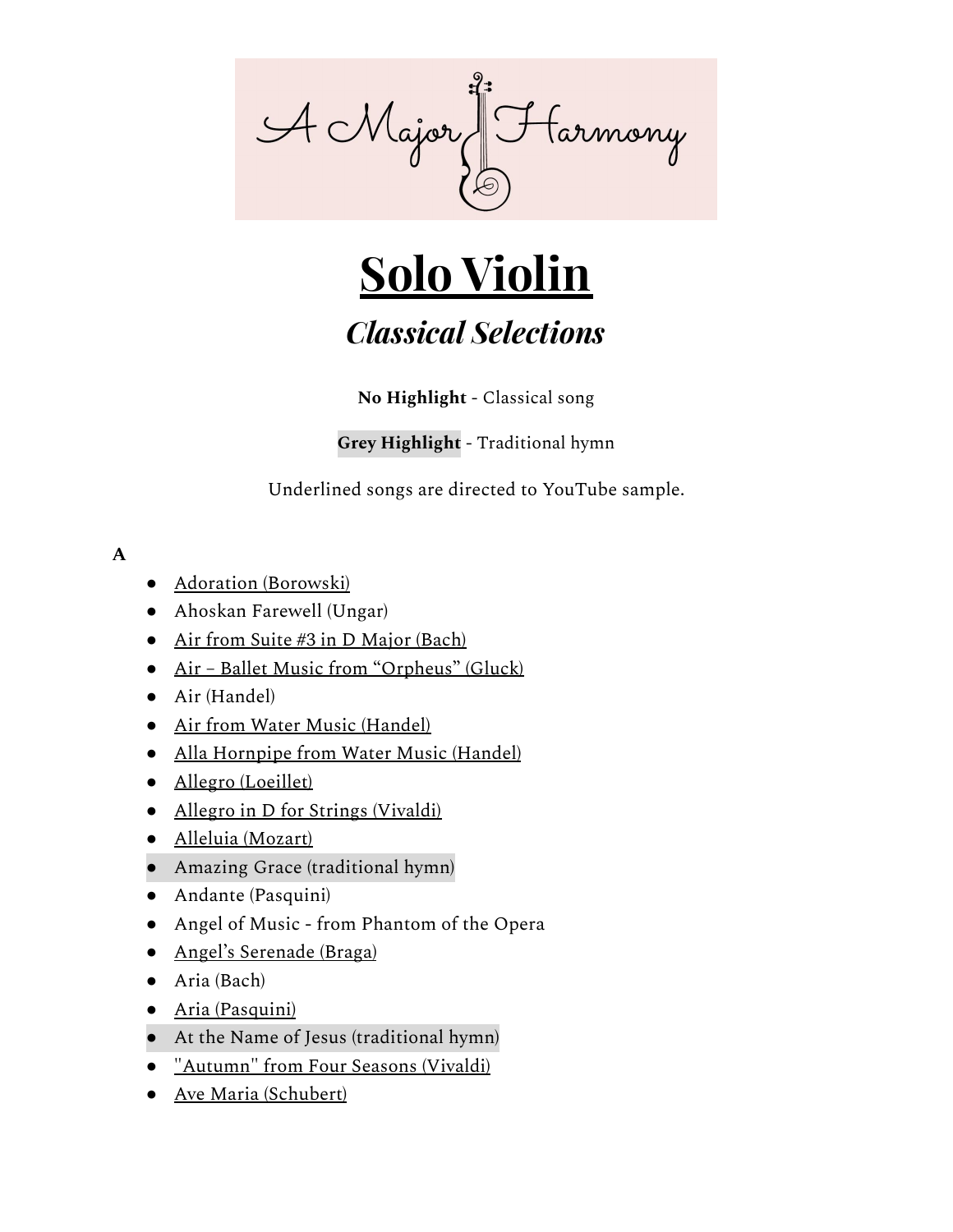A Major Harmony

Ayre [\(Purcell\)](https://youtu.be/i_xXIsfSQnA)

**B**

- Bach [Cello](http://youtu.be/HFYcgiOdOyA) Suite
- Barber of Seville, Theme from The [\(Rossini\)](http://youtu.be/y_XROIglK20?t=5s)
- Barcarolle [\(Offenbach\)](http://youtu.be/g7czptgEvvU)
- Baroque Fanfare [\(Mouret\)](http://youtu.be/RlCxBwQZ46k)
- Be Thou My Vision (traditional hymn)
- Bist Du Bei Mir [\(Bach\)](https://youtu.be/uLu0p-iju24)
- Blessed Assurance (traditional hymn)
- Bourree [\(Handel\)](http://youtu.be/po8BXFLqIZs)
- Bourree (Telemann)
- Brandenburg Concerto #3 1st [Movement \(Bach\)](http://youtu.be/Xq2WTXtKurk)
- Brandenburg Concerto #5 1st [Movement \(Bach\)](http://youtu.be/ZK6-x9sdEYo)

# **C**

- Canon in D [\(Pachelbel\)](http://youtu.be/FUZui0ojYCs)
- Canon in F (O'Neill [Brothers\)](http://youtu.be/gbA2tjmHY1E)
- [Chanson](https://youtu.be/U_HNG0womyY?t=18s) Boheme (Bizet)
- Christ the Lord is Risen Today (traditional hymn)
- Clair de Lune [\(Debussy\)](https://youtu.be/SKd0VII-l3A)
- Concertino in G (Sammartini)
- Come Thou Fount of Every Blessing (traditional hymn)

# **E**

● Eine Kleine Nachtmusik – 1st [Movement theme](http://youtu.be/Qb_jQBgzU-I)

# **F**

- Fanfare [\(Couperin\)](http://youtu.be/88_xL7j9BLk)
- Festival Rondo [\(Purcell\)](http://youtu.be/I0mNAlPjmLA)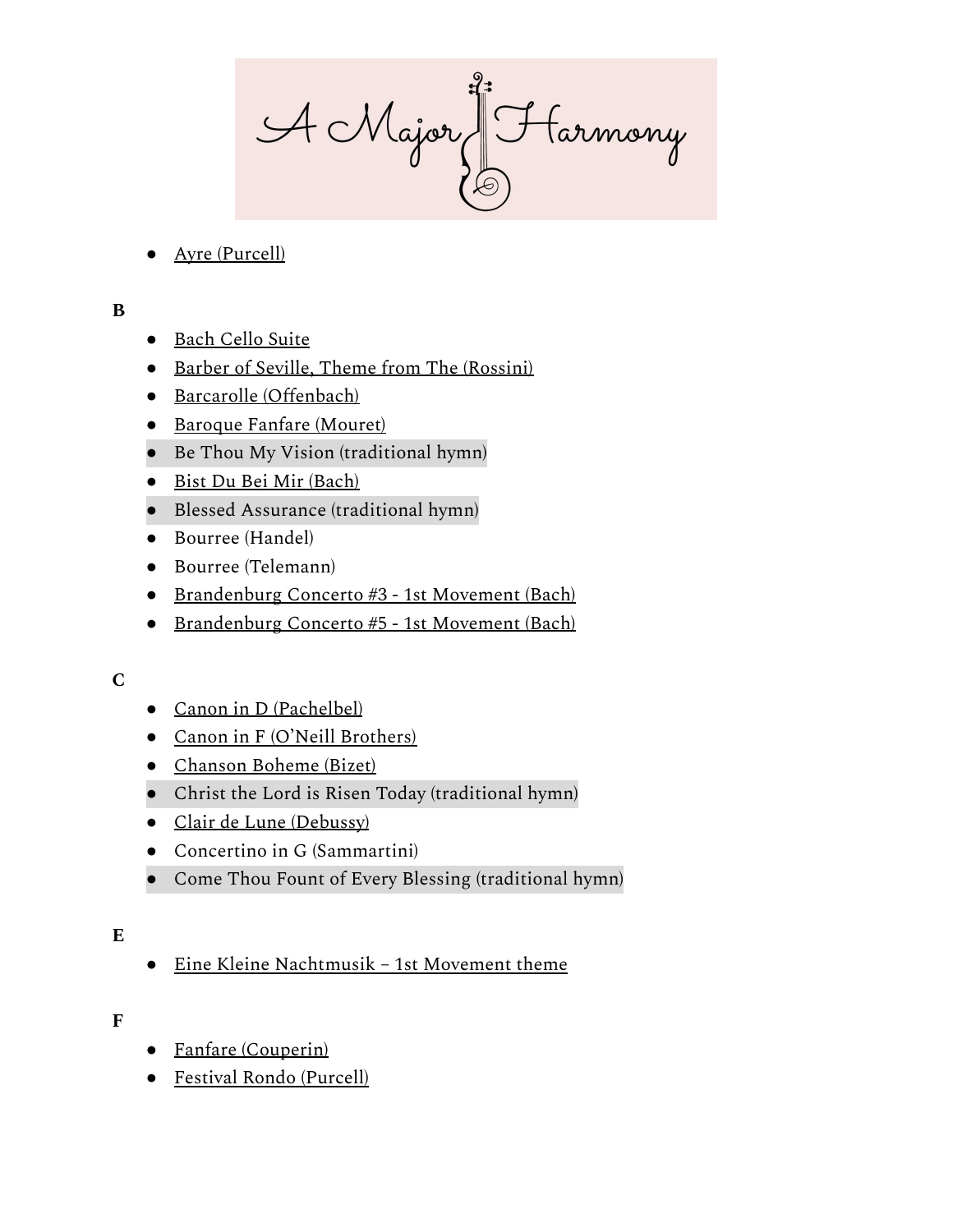A Major Harmony

- Four (Mozart)
- Fur Elise [\(Beethoven\)](http://youtu.be/3whXsLn5m_0)

# **G**

- [Gavotte](http://youtu.be/avtLkIzTJt4) (Bach)
- Gavotte [\(Corelli\)](https://youtu.be/pYMUDfvlc2g?t=3s)
- Gigue (Bach)

# **H**

- Here I Am Lord (traditional hymn)
- How Great Thou Art (traditional hymn)
- [Hungarian](https://youtu.be/3X9LvC9WkkQ) Dance No. 5 (Brahms)

# **I**

- [Impertinence](http://youtu.be/PImQjEI1DfE) (Handel)
- In Christ Alone (traditional hymn)
- In the Garden (traditional hymn)
- In the Hall of the [Mountain](https://youtu.be/y80RUkODr8Q) King (Greig)
- It Is Well (traditional hymn)

# **J**

- Jesu, Joy of Man's [Desiring](http://youtu.be/lwINOcFwTjc?t=13s) (Bach)
- [Jupiter](https://youtu.be/hKq8xsUr5dA) (Holst)

# **L**

- La [Rejouissance](http://youtu.be/64xpVzGYB8Y) (Handel)
- Lead Me Lord (traditional hymn)
- Les Fifres [\(Dandrieu\)](http://youtu.be/MB2mMjRkL8I)
- Les Papillons [\(Dandrieu\)](http://youtu.be/2X17pprHLys)
- Largo from The Four Seasons [\(Vivaldi\)](http://youtu.be/3F1xNM39NAY)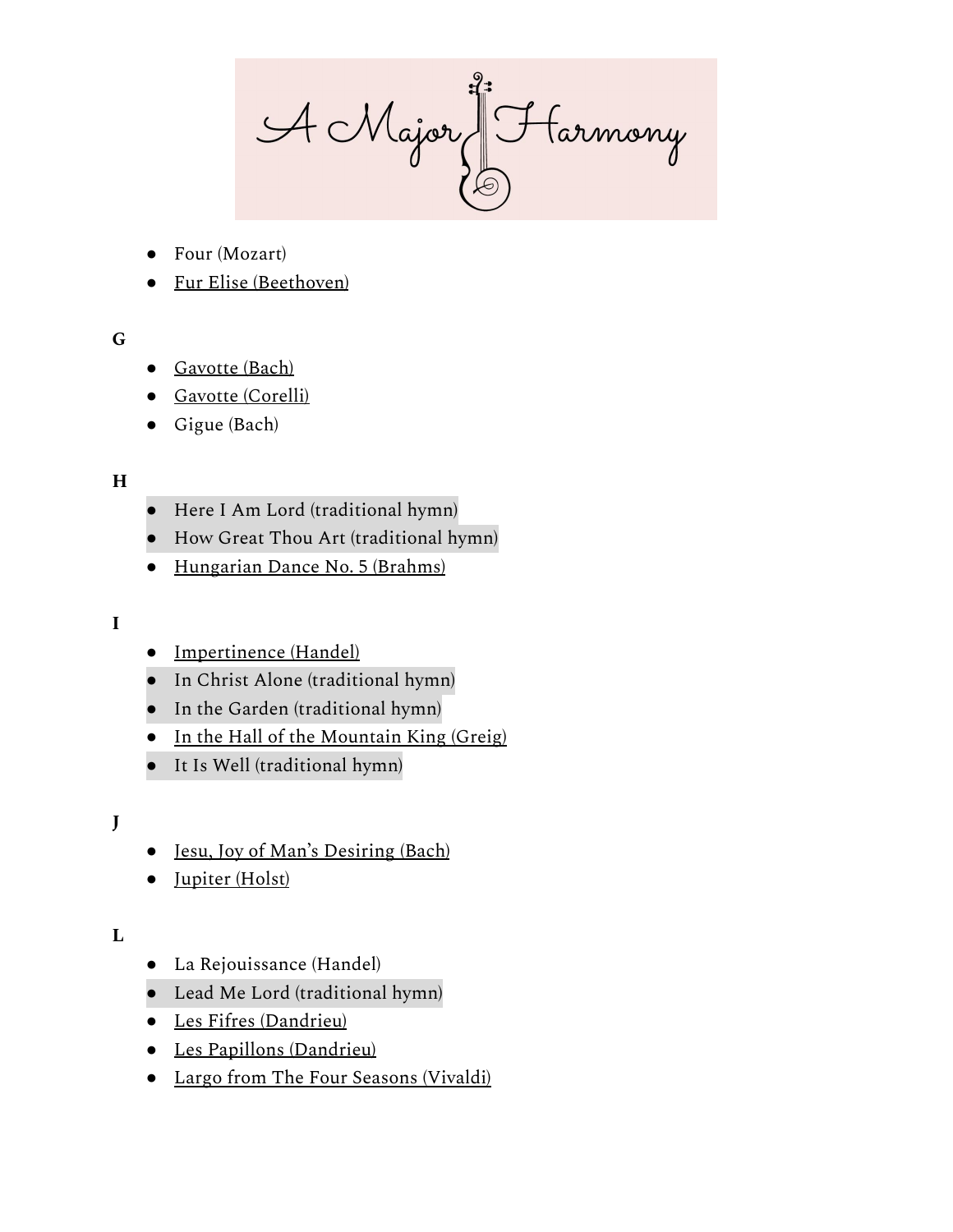AcMajor Starmony

Lord of the Dance (traditional hymn)

**M**

- March from Judas [Maccabaeus](http://youtu.be/EC5Zea69-zo?t=9s) (Handel)
- March from the Nutcracker [\(Tchaikovsky\)](https://youtu.be/J6p5pjDEgSA)
- Mazas Duets (played solo) please request sample
- Meditation (Dancla)
- Meditation from Thais (Massenet) [--> Jessie playing :\)](https://youtu.be/_AptZ-sIpV4)
- Memory from Cats
- Menuet in D Minor (Handel)
- Minuet [\(Krieger\)](http://youtu.be/i76s-4-moWo)
- Menuet [\(Paderewski\)](http://youtu.be/c-zLYxbuGBU)
- Minuet (Bach)
- Minuet [\(Boccherini\)](http://youtu.be/2AZOknKotVc?t=5s)
- Minuet (Clarke)
- Minuet [\(Telemann\)](http://youtu.be/az9t8ggjnAg)
- Minuet in A (Mozart)
- Minuet in F (Mozart)
- Minuet in G [\(Beethoven\)](http://youtu.be/zSXRJwspGU0)
- Minuetto (Scarlatti)
- Moderato [\(Telemann\)](http://youtu.be/dy90dbepAWI)
- Music of the Night from Phantom of the Opera
- Musical Pastime [\(Rathgeber\)](http://youtu.be/95eVFCOmP2Q)
- My Heart Ever [Faithful](http://youtu.be/Xnh3OO1SKxc) (Bach)

# **O**

● Ode to Joy - Beethoven

# **P**

Pleyel Six Petits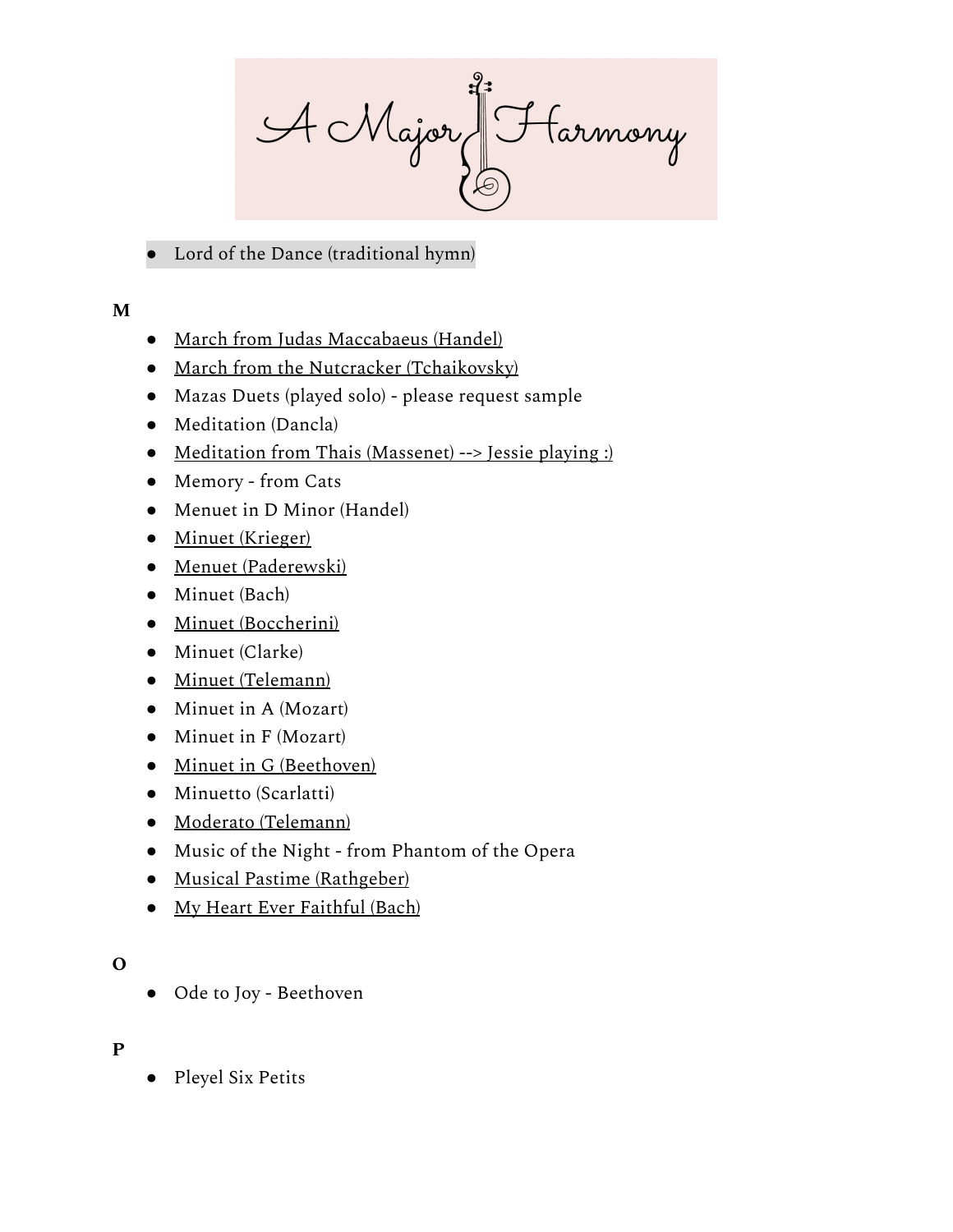AcMajor Starmony

- Prelude from Te Deum [\(Charpentier\)](http://youtu.be/s7exNrmWXyA)
- Prelude (Walther)
- Psalm 18 Marcello (arranged by [Ken Wright\)](http://youtu.be/gdR7AhSgymM)

# **R**

- Rhapsody in Blue (Gershwin)
- Rigaudon (Couperin)
- Riguadon (Rameau)
- Rondino on a Theme [\(Kreisler\)](http://youtu.be/UxBLY9erECg)
- Rondo Alla Turca [\(Mozart\)](http://youtu.be/369_86YUSn4)

# **S**

- Sheep may Safely Graze [\(Bach\)](http://youtu.be/ZIUCRXMM4pE)
- Sonata VI (Carr)
- Sonatina Op. 36, No. 2 [\(Clementi\)](http://youtu.be/eJI10HzoS3Y)
- Sonatina (Handel)
- Spring Song [\(Mendelssohn\)](http://youtu.be/Vn4dcxMIjgE)
- ["Spring"](http://youtu.be/aFHPRi0ZeXE?t=21s) from Four Seasons (Vivaldi)
- Swan Lake Finale [\(Tchaikovsky\)](https://youtu.be/uDOz8kCLoaY)
- Symphony No. 5, 2nd Movement [\(Beethoven\)](https://youtu.be/8yZFoT2ORNQ)
- Symphony No. 5, 2nd Movement Theme (Tschaikowsky)

# **T**

- Table Music for Two [\(Mozart\)](http://youtu.be/zOzk19CUU4o)
- Tales from the Vienna Woods [\(Strauss\)](https://youtu.be/ddAeCn-6oPs)
- The King's March [\(Clarke\)](http://youtu.be/EolVqvL5P3I)
- The Lord's Prayer (traditional hymn)
- The Phantom of the Opera
- The Swan (Saint [Saens\)](http://youtu.be/qt5_d0em_g4)
- Think of Me from Phantom of the Opera